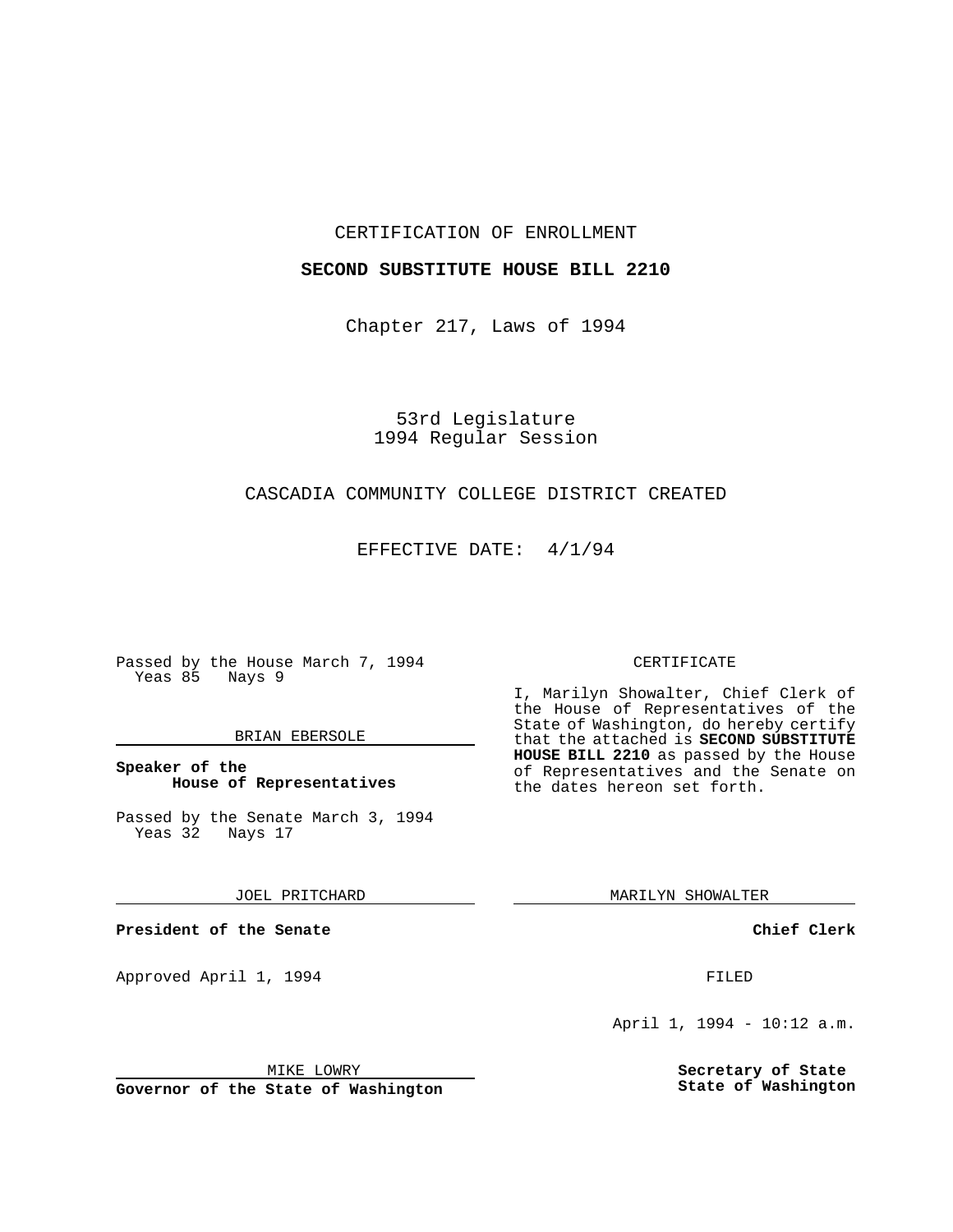# **SECOND SUBSTITUTE HOUSE BILL 2210** \_\_\_\_\_\_\_\_\_\_\_\_\_\_\_\_\_\_\_\_\_\_\_\_\_\_\_\_\_\_\_\_\_\_\_\_\_\_\_\_\_\_\_\_\_\_\_

\_\_\_\_\_\_\_\_\_\_\_\_\_\_\_\_\_\_\_\_\_\_\_\_\_\_\_\_\_\_\_\_\_\_\_\_\_\_\_\_\_\_\_\_\_\_\_

## AS AMENDED BY THE SENATE

Passed Legislature - 1994 Regular Session

#### **State of Washington 53rd Legislature 1994 Regular Session**

**By** House Committee on Appropriations (originally sponsored by Representatives Cothern, L. Johnson, Sommers, J. Kohl, Jacobsen, Ogden, Rust, Ballasiotes, Long and Wang)

Read first time 02/04/94.

1 AN ACT Relating to higher education; amending RCW 28B.50.040 and 2 28B.45.020; adding new sections to chapter 28B.50 RCW; and declaring an 3 emergency.

4 BE IT ENACTED BY THE LEGISLATURE OF THE STATE OF WASHINGTON:

5 NEW SECTION. **Sec. 1.** A new section is added to chapter 28B.50 RCW 6 to read as follows:

 The legislature finds that population growth in north King and south Snohomish counties has created a need to expand higher education and work force training programs for the people living and working in those areas. In keeping with the recommendations of the higher education coordinating board, the legislature intends to help address those education and training needs through the creation of Cascadia Community College, expansion of educational opportunities at Lake Washington Technical College, and support of the University of Washington's branch campus at Bothell-Woodinville. It is further the intention of the legislature, in keeping with the higher education coordinating board recommendations, that the Cascadia Community College and the University of Washington branch campus be collocated, and that the new community college and the University of Washington's branch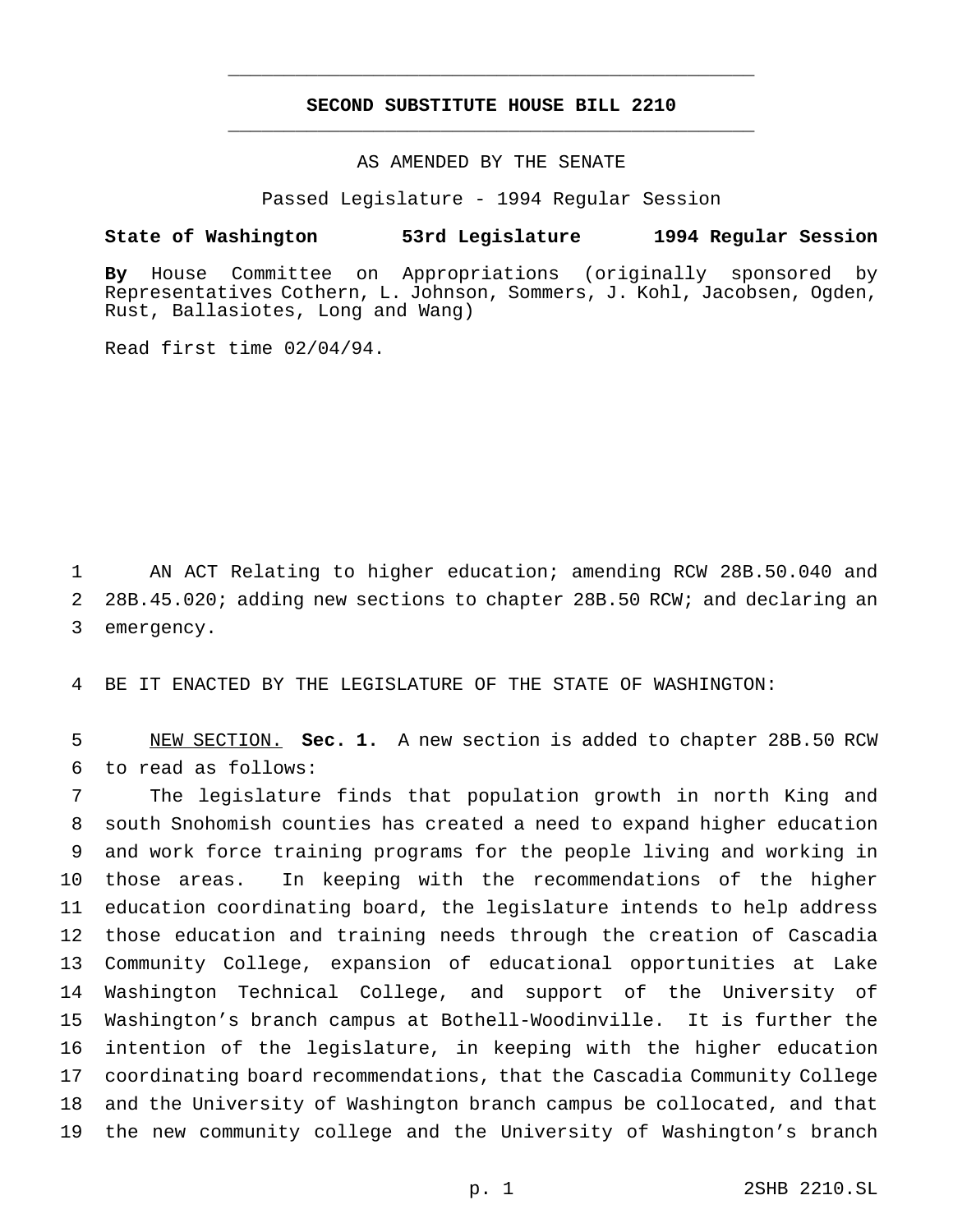campus work in partnership to ensure that properly prepared students from community colleges and other institutions are able to transfer smoothly to the branch campus.

 The legislature further finds that a governing board for Cascadia Community College needs to be appointed and confirmed as expeditiously as possible. The legislature intends to work cooperatively with the governor to facilitate the appointment and confirmation of trustees for the college.

 **Sec. 2.** RCW 28B.50.040 and 1991 c 238 s 23 are each amended to read as follows:

11 The state of Washington is hereby divided into ((twenty-nine)) thirty college districts as follows:

 (1) The first district shall encompass the counties of Clallam and Jefferson;

 (2) The second district shall encompass the counties of Grays Harbor and Pacific;

 (3) The third district shall encompass the counties of Kitsap and Mason;

 (4) The fourth district shall encompass the counties of San Juan, Skagit and Island;

 (5) The fifth district shall encompass Snohomish county except for the Northshore common school district and that portion encompassed by the twenty-third district created in subsection (23) of this section: PROVIDED, That the fifth district shall encompass the Everett Community College;

 (6) The sixth district shall encompass the present boundaries of the common school districts of Seattle and Vashon Island, King county; 28 (7) The seventh district shall encompass the present ((boundaries))

29 boundary of the common school district( $(s)$ ) of Shoreline in King county ((and Northshore in King and Snohomish counties));

 (8) The eighth district shall encompass the present boundaries of 32 the common school districts of ((Lake Washington,)) Bellevue, Issaquah, 33 ((Lower Snoqualmie,)) Mercer Island, Skykomish and Snoqualmie, King county;

 (9) The ninth district shall encompass the present boundaries of the common school districts of Federal Way, Highline and South Central, King county;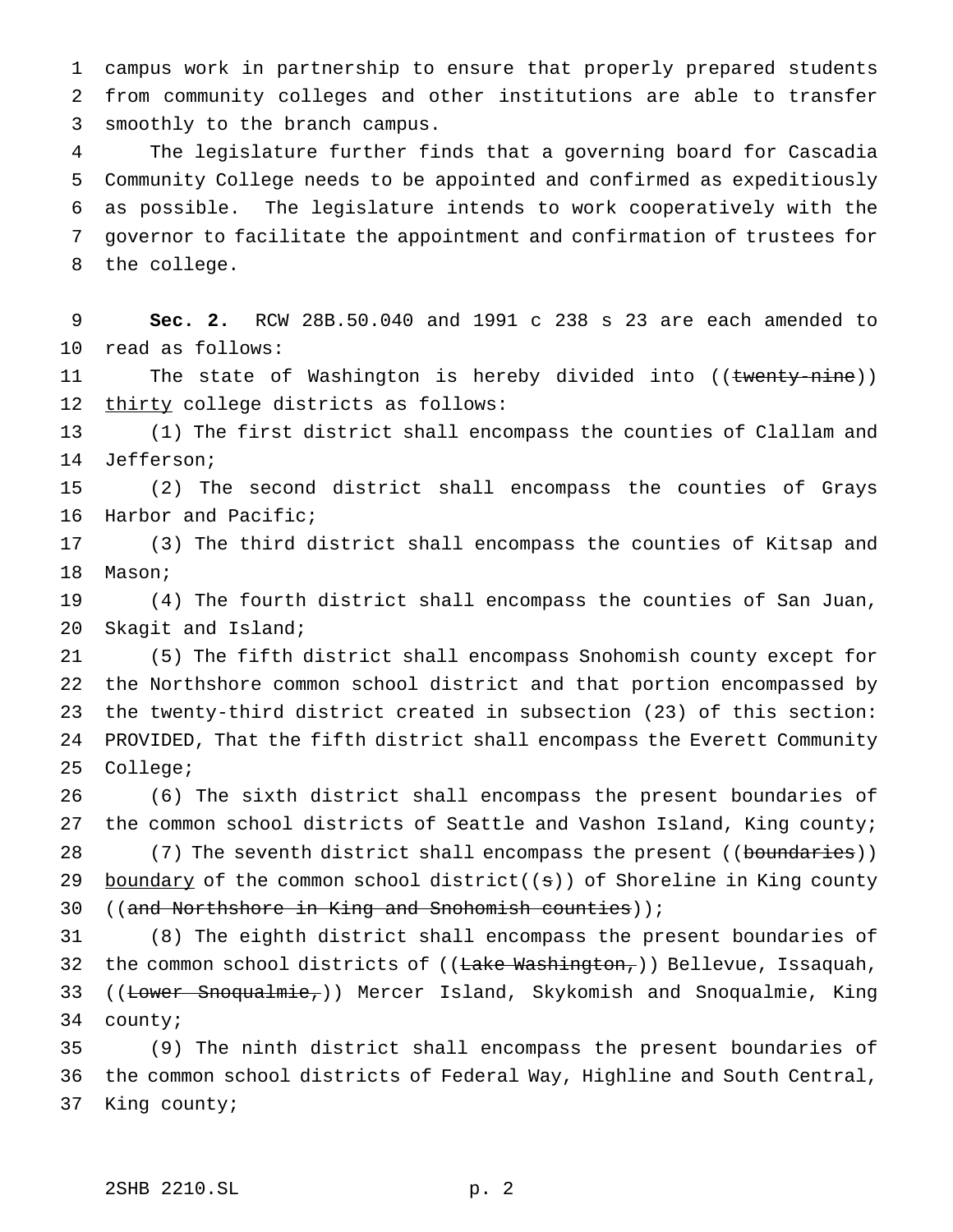(10) The tenth district shall encompass the present boundaries of the common school districts of Auburn, Black Diamond, Renton, Enumclaw, Kent, Lester and Tahoma, King county, and the King county portion of Puyallup common school district No. 3;

 (11) The eleventh district shall encompass all of Pierce county, except for the present boundaries of the common school districts of Tacoma and Peninsula;

 (12) The twelfth district shall encompass Lewis county, the Rochester common school district No. 401, the Tenino common school district No. 402 of Thurston county, and the Thurston county portion of the Centralia common school district No. 401;

 (13) The thirteenth district shall encompass the counties of Cowlitz, and Wahkiakum;

 (14) The fourteenth district shall encompass the counties of Clark, Skamania and that portion of Klickitat county not included in the sixteenth district;

 (15) The fifteenth district shall encompass the counties of Chelan, Douglas and Okanogan;

 (16) The sixteenth district shall encompass the counties of Kittitas, Yakima, and that portion of Klickitat county included in United States census divisions 1 through 4;

 (17) The seventeenth district shall encompass the counties of Ferry, Lincoln (except consolidated school district 105-157-166J and the Lincoln county portion of common school district 167-202), Pend 25 Oreille, Spokane, Stevens and Whitman;

 (18) The eighteenth district shall encompass the counties of Adams and Grant, and that portion of Lincoln county comprising consolidated school district 105-157-166J and common school district 167-202;

 (19) The nineteenth district shall encompass the counties of Benton and Franklin;

 (20) The twentieth district shall encompass the counties of Asotin, Columbia, Garfield and Walla Walla;

(21) The twenty-first district shall encompass Whatcom county;

 (22) The twenty-second district shall encompass the present boundaries of the common school districts of Tacoma and Peninsula, Pierce county;

 (23) The twenty-third district shall encompass that portion of Snohomish county within such boundaries as the state board for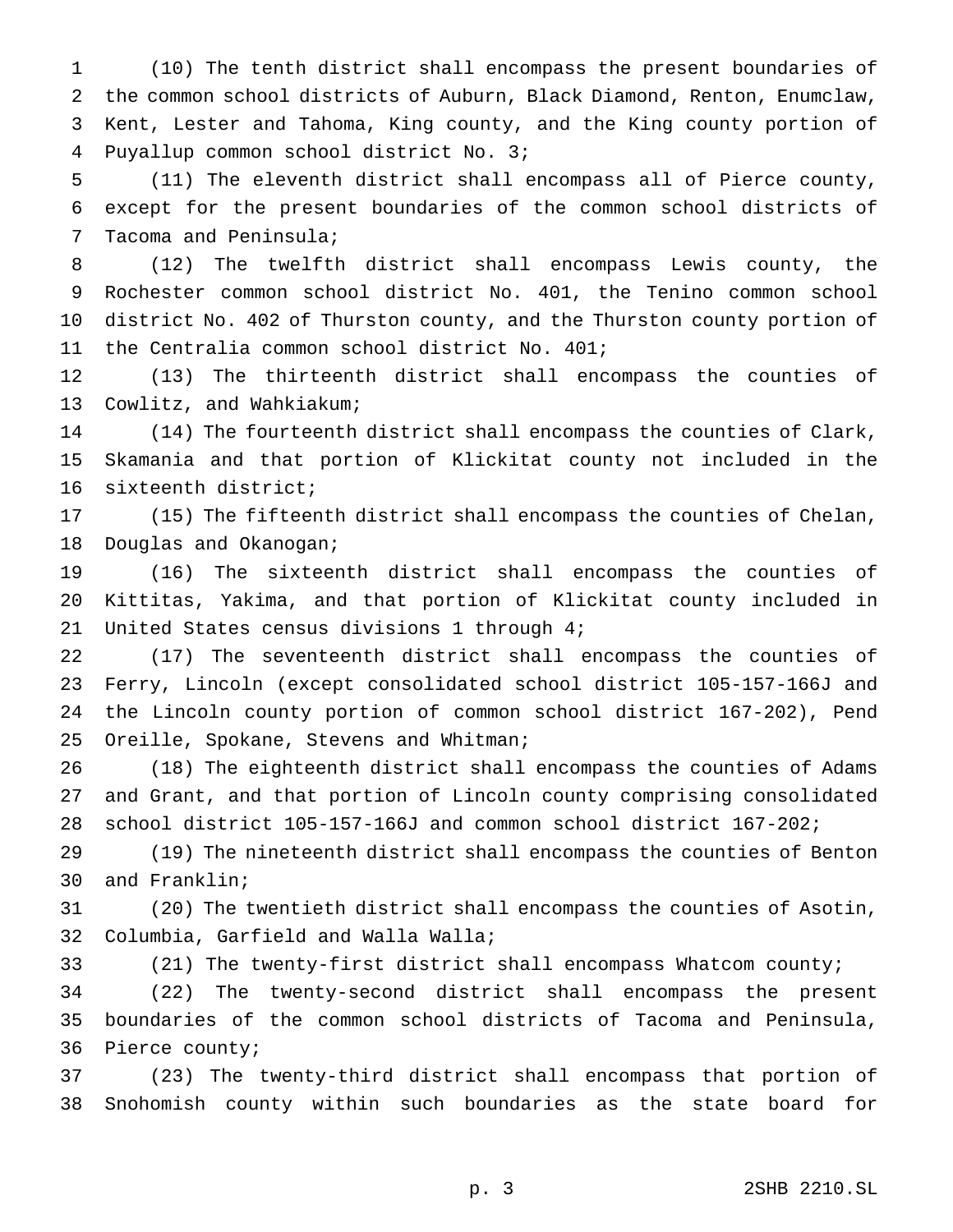community and technical colleges shall determine: PROVIDED, That the twenty-third district shall encompass the Edmonds Community College;

 (24) The twenty-fourth district shall encompass all of Thurston county except the Rochester common school district No. 401, the Tenino common school district No. 402, and the Thurston county portion of the Centralia common school district No. 401;

 (25) The twenty-fifth district shall encompass all of Whatcom county;

 (26) The twenty-sixth district shall encompass the Northshore, Lake Washington, Bellevue, Mercer Island, Issaquah, Riverview, Snoqualmie Valley and Skykomish school districts;

 (27) The twenty-seventh district shall encompass the Renton, Kent, Auburn, Tahoma, and Enumclaw school districts and a portion of the Seattle school district described as follows: Commencing at a point established by the intersection of the Duwamish river and the south boundary of the Seattle Community College District (number six) and thence north along the centerline of the Duwamish river to the west waterway; thence north along the centerline of the west waterway to Elliot Bay; thence along Elliot Bay to a line established by the intersection of the extension of Denny Way to Elliot Bay; thence east along the line established by the centerline of Denny Way to Lake Washington; thence south along the shoreline of Lake Washington to the south line of the Seattle Community College District; and thence west along the south line of the Seattle Community College District to the point of beginning;

 (28) The twenty-eighth district shall encompass all of Pierce 27 county;  $((and))$ 

 (29) The twenty-ninth district shall encompass all of Pierce 29 county<sub>i</sub> and

 (30) The thirtieth district shall encompass the present boundaries 31 of the common school districts of Lake Washington and Riverview in King county and Northshore in King and Snohomish counties.

 **Sec. 3.** RCW 28B.45.020 and 1989 1st ex.s. c 7 s 3 are each amended to read as follows:

 The University of Washington is responsible for ensuring the expansion of upper-division and graduate educational programs in the central Puget Sound area under rules or guidelines adopted by the higher education coordinating board. The University of Washington